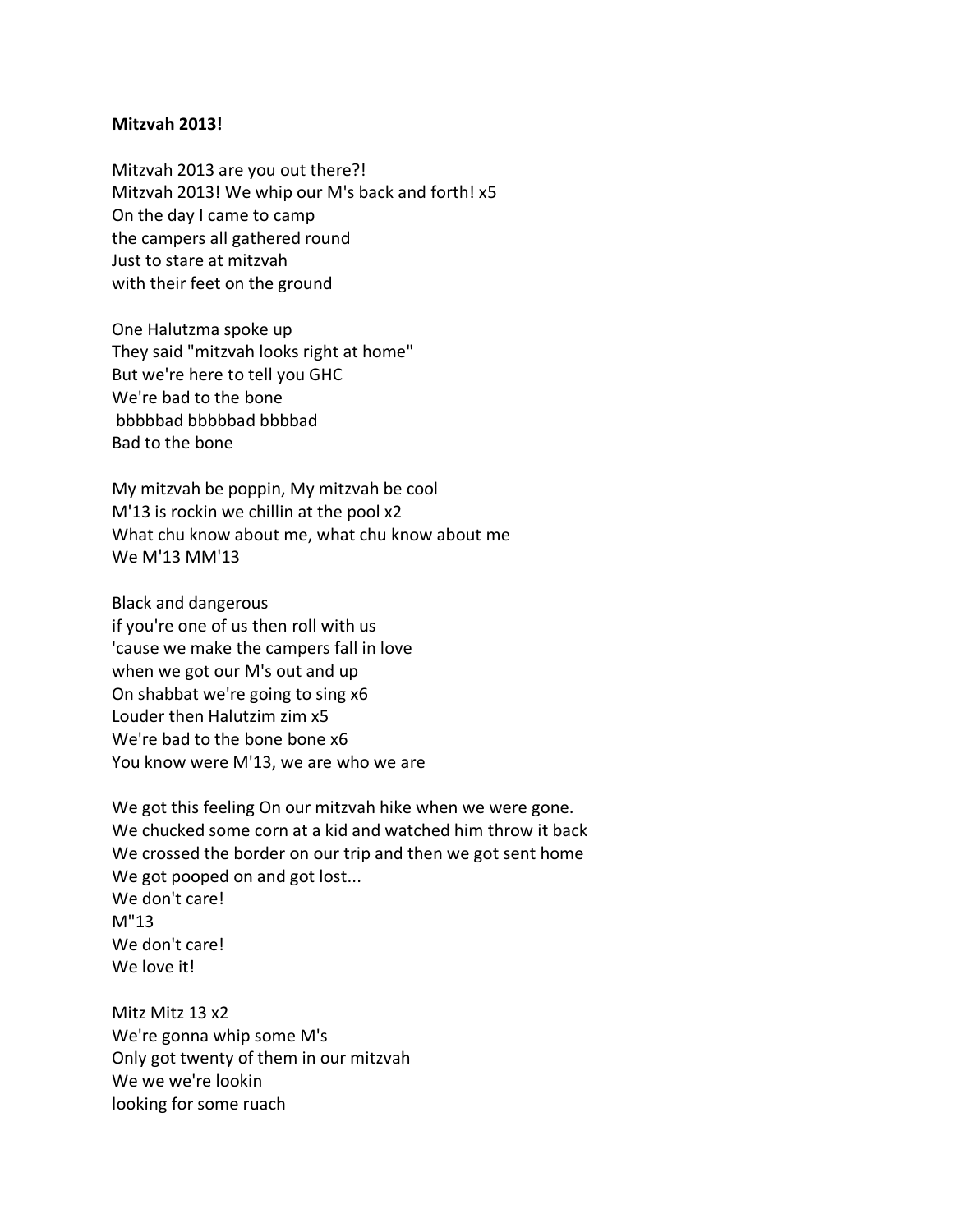## M'13 is awesome x2

I said mitz 13 no Halutzim, baby thats how we roll we can go to the mo or the teatron got our M's up and out to show as the shabbas candles burn we can take our turns, singing them friday night songs, stop and hit the pool and get real cool cause Mitzvah 13 rules! x2

Last Friday Night Yeah we danced our awesome dance, and we sang our awesome chants, Seth even slept the night in plants last friday night Yeah we steamed up the whole mo and were bad to the bone barely escaped Mexico Best Mitzvah hike do it all again!

Ain't no body louder than my Mitz x5 Chillin in the mini grotto mitz when you see the black jackets mitz

Are you ready Halutzim ayay Mitzvah We can't hear you AYAY MITZVAH ohhh Who's the best campers at GHC? MITZVAH 13 Whose singing and cheering as loud as can be? MITZVAH 13 Whose bad to the bone and black as can be? MITZVAH 13 Mitzvah 13 mitzvah 13 miiitttzzvvahhh 13!

It's not even your mitzvah, mitzvah But you want to be a part of it, part of it you know you're jealous of our ruach, rucach we chuck that corn, corn, corn, corn, corn, corn, corn Oh, homeboy you like it